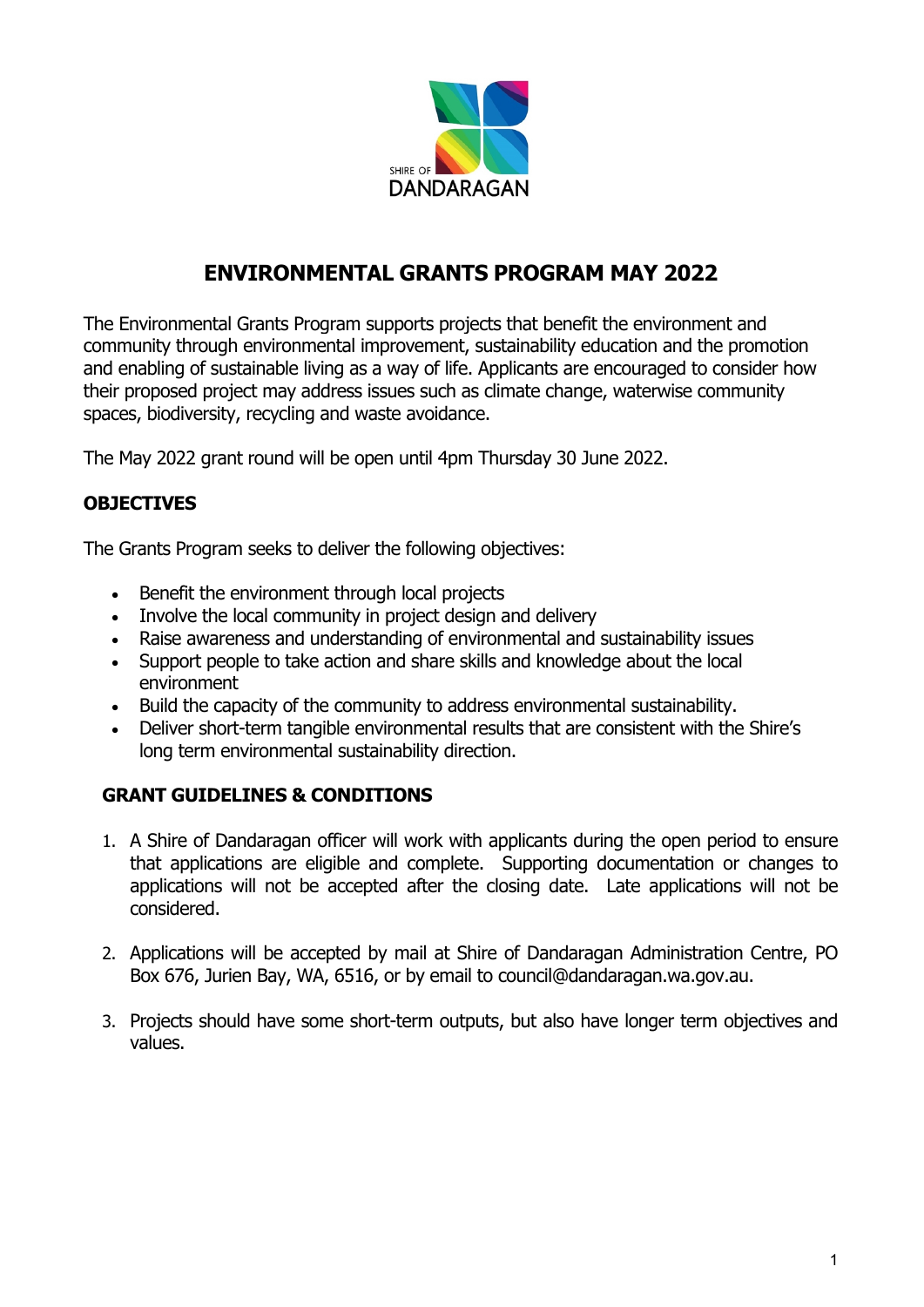4. Applications will be assessed, and funding prioritised against the following criteria which the applicant is to respond to within the application form:

> Extent to which the project / activity benefits the local natural environment Applicant's capacity to deliver a well‐planned project, including applicant's experience, skills and time Extent to which the project / activity aligns with Shire of Dandaragan Strategic Community Plan Level of volunteer participation and wider community participation Extent to which the project provides community education and / capacity building Extent to which the applicant is contributing towards funding the project / activity

- 5. Applications will be deemed **ineligible** for the following:
	- a) applications that are eligible for the Tronox Management and Shire of Dandaragan Sporting & Recreation Facilities Fund or CSRFF;
	- b) political organisations or political events;
	- c) commercial enterprises;
	- d) events for the specific purpose of raising funds for re-distribution to other non-profit community groups/clubs or charitable causes;
	- e) projects that the Shire of Dandaragan deem may have an adverse impact on the environment;
	- f) projects that are directly or indirectly in opposition to the Shire of Dandaragan's Strategic Community Plan or Corporate Business Plan;
	- g) projects that do not have broad community support or alignment with accepted environmental scientific practices;
	- h) any activity or project already underway or completed (unless it has been preapproved for multi-year funding through this program).
	- i) any activity on private land that is ordinarily considered to be the landholders responsibility (e.g. boundary fencing, rubbish control).
- 6. This grant program recognises that the environment and need for conservation is not confined to national parks, reserves and protected areas; it is also on private land, on verges, around businesses, roofs and other locations, and applications will be considered for projects on all types of land.
- 7. The maximum grant for any one organisation in any financial year payable under this funding round will be \$10,000. Council may allocate a project funding over multiple years where the applicant can demonstrate a compelling need,
- 8. Funding for future financial years may be pre-allocated to longer term projects in a prior year's grant round.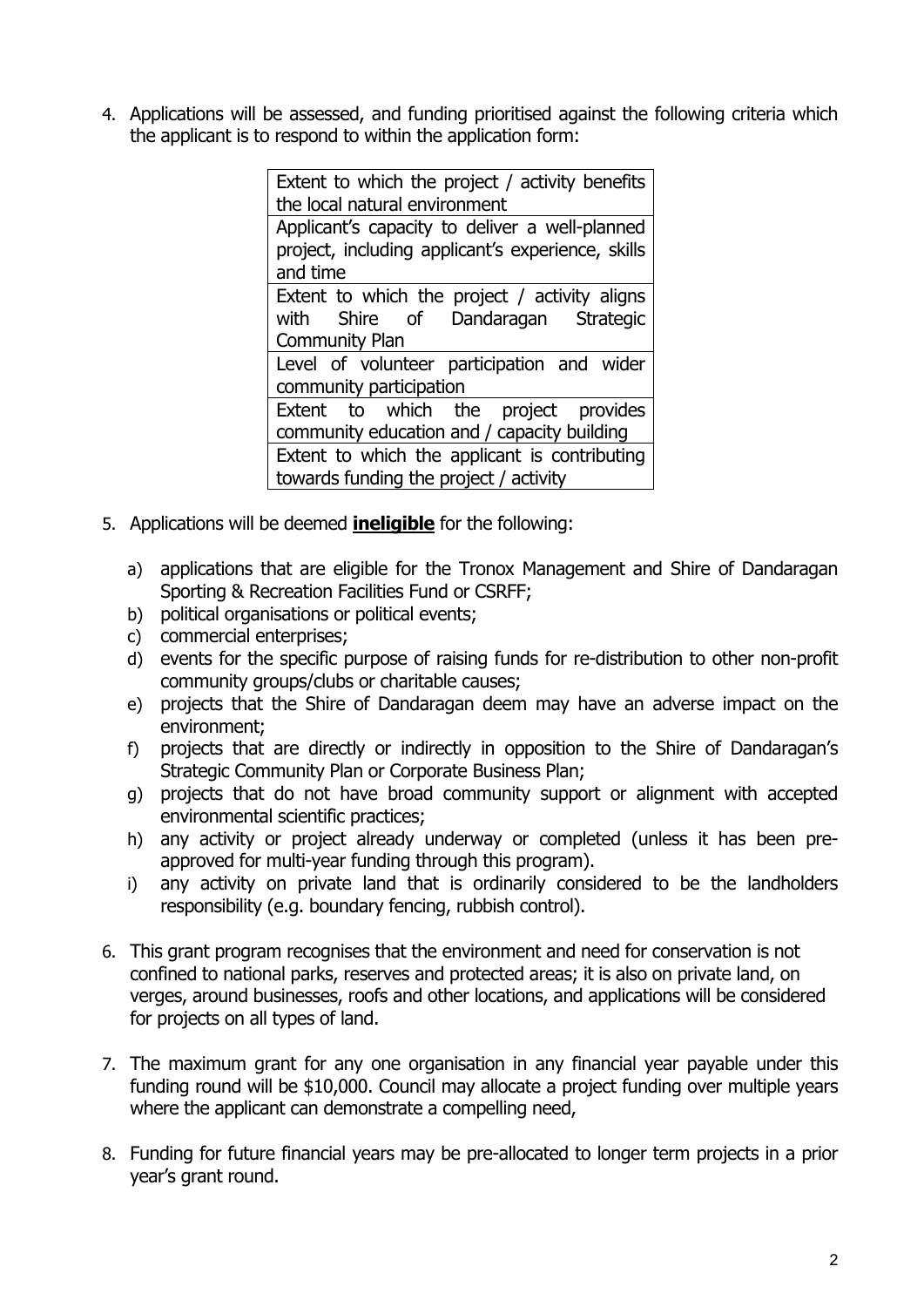- 9. Evidence / quotes must be included in your application for all proposed goods, services and materials valued at \$250 or more.
- 10. Each project will be required to acquit their funding at the conclusion of the project. The acquittal report will include evidence of all expenditure and photographic evidence of works or activities undertaken.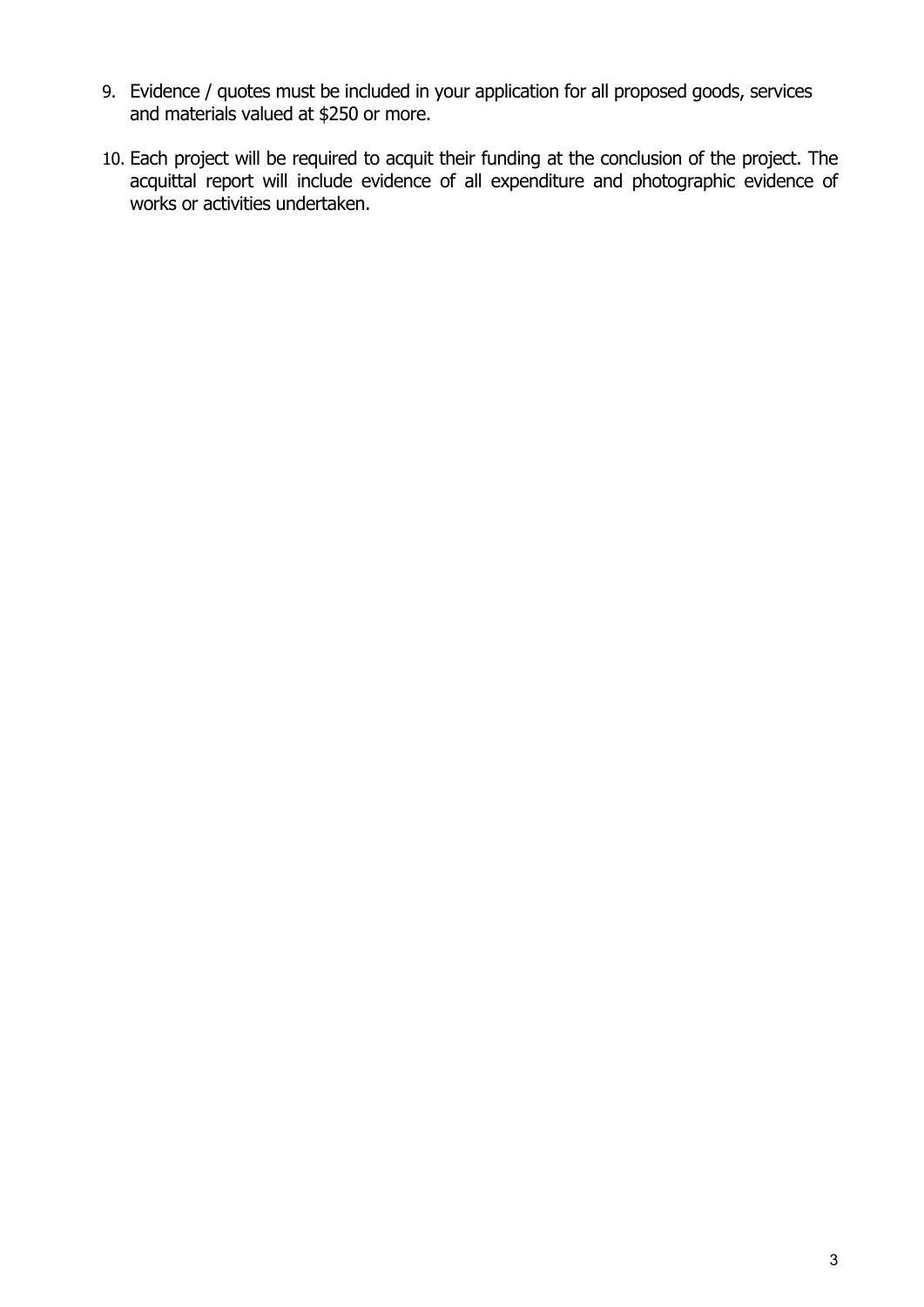

# **APPLICATION FOR ENVIRONMENTAL GRANT**

## 1. PROJECT AND APPLICANT INFORMATION

| <b>Name of Project:</b>                              |          |                                                                                                                       |  |
|------------------------------------------------------|----------|-----------------------------------------------------------------------------------------------------------------------|--|
|                                                      |          |                                                                                                                       |  |
|                                                      |          |                                                                                                                       |  |
| <b>Site Landholder:</b>                              |          | <u> 1989 - Paris Paris II, martin din sebagai pada 2000 - Paris Paris Paris Paris Paris Paris Paris Paris Paris P</u> |  |
| Name of organisation:                                |          | <u> 1989 - Johann John Stone, mars eta bainar eta mondo eta erroman eta erroman erroman erroman erroman erroman e</u> |  |
| Primary Contact Person:                              |          |                                                                                                                       |  |
| Address:                                             |          |                                                                                                                       |  |
|                                                      |          |                                                                                                                       |  |
|                                                      |          |                                                                                                                       |  |
| Telephone:                                           |          |                                                                                                                       |  |
| Email:                                               |          |                                                                                                                       |  |
| President / Chair:                                   |          |                                                                                                                       |  |
|                                                      |          |                                                                                                                       |  |
| Secretary:                                           |          |                                                                                                                       |  |
| Treasurer:                                           |          |                                                                                                                       |  |
| Is your organisation an<br><b>Incorporated Body:</b> | Yes / No | ABN:                                                                                                                  |  |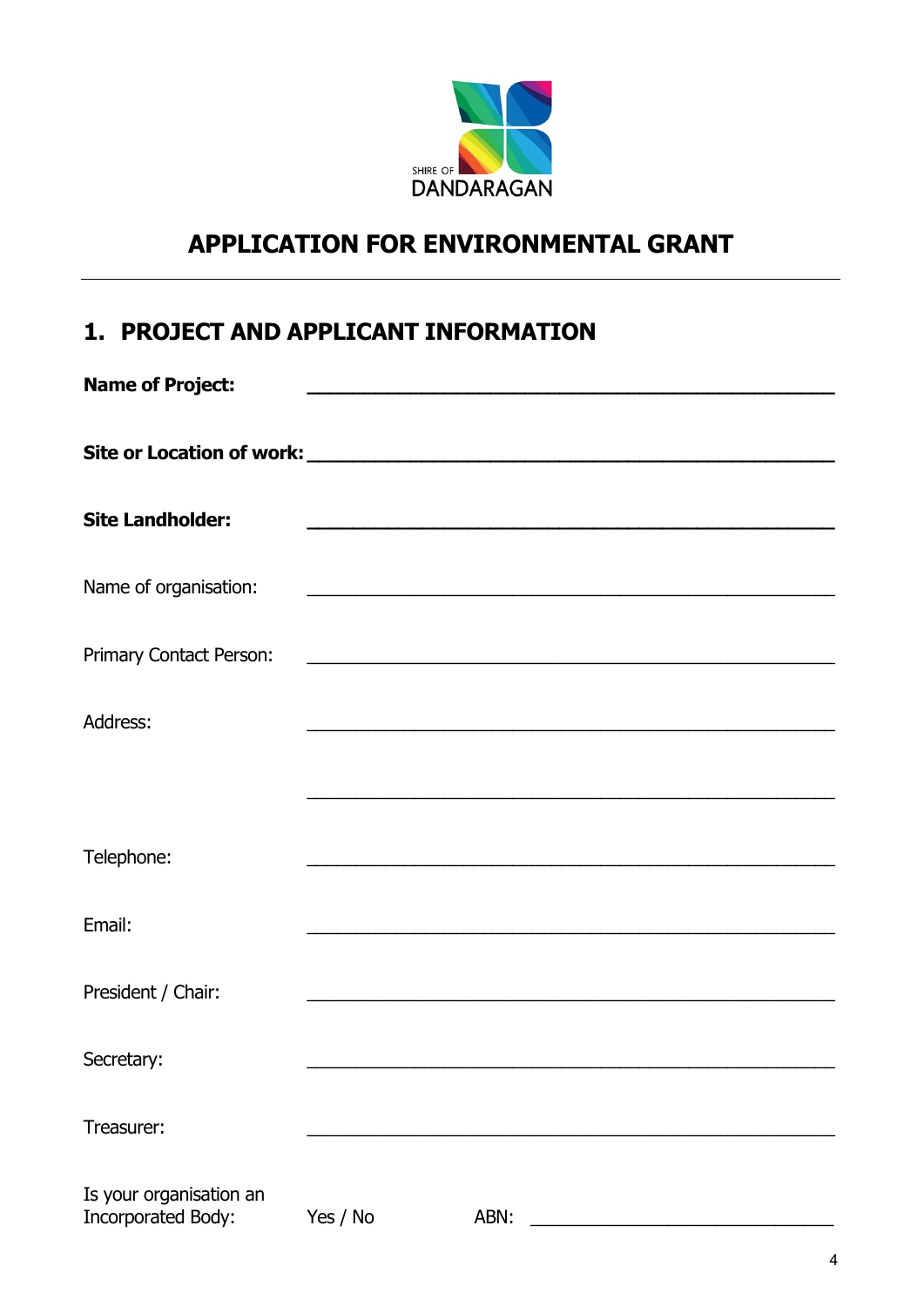(If yes, please include previous quarters profit/loss statement, balance sheet and most recent bank account statement)

## **2. ASSISTANCE REQUESTED**

| a) Cash component requested                                                                                                                                                                                                                                                                                                                                                                                |  |
|------------------------------------------------------------------------------------------------------------------------------------------------------------------------------------------------------------------------------------------------------------------------------------------------------------------------------------------------------------------------------------------------------------|--|
| b) In-kind support from Shire of Dandaragan<br>within normal business hours<br>(describe type of support requested and estimated number of hours of support)                                                                                                                                                                                                                                               |  |
| c) In-kind support from Shire of Dandaragan<br>outside of normal business hours *                                                                                                                                                                                                                                                                                                                          |  |
| Describe type of support                                                                                                                                                                                                                                                                                                                                                                                   |  |
| * If you are requesting in-kind support from the Shire for human resources outside of normal business hours?<br>Costs will be calculated at \$100 per hour per staff member and be added to the cash component requested, the<br>total of which must not exceed \$10,000. All other requests for in-kind support within normal business hours from<br>the Shire of Dandaragan will be assessed separately. |  |

Total (Add  $a + c$ )  $\frac{1}{2}$   $\frac{1}{2}$   $\frac{1}{2}$   $\frac{1}{2}$   $\frac{1}{2}$   $\frac{1}{2}$   $\frac{1}{2}$   $\frac{1}{2}$   $\frac{1}{2}$   $\frac{1}{2}$   $\frac{1}{2}$   $\frac{1}{2}$   $\frac{1}{2}$   $\frac{1}{2}$   $\frac{1}{2}$   $\frac{1}{2}$   $\frac{1}{2}$   $\frac{1}{2}$   $\frac{1}{2}$   $\frac{1}{2}$   $\frac$ 

## **3. INFORMATION REGARDING THE APPLICATION**

**3.1 Provide an overview of the project, including what your activity involves, the key objectives and the key activities that will improve our local environment:**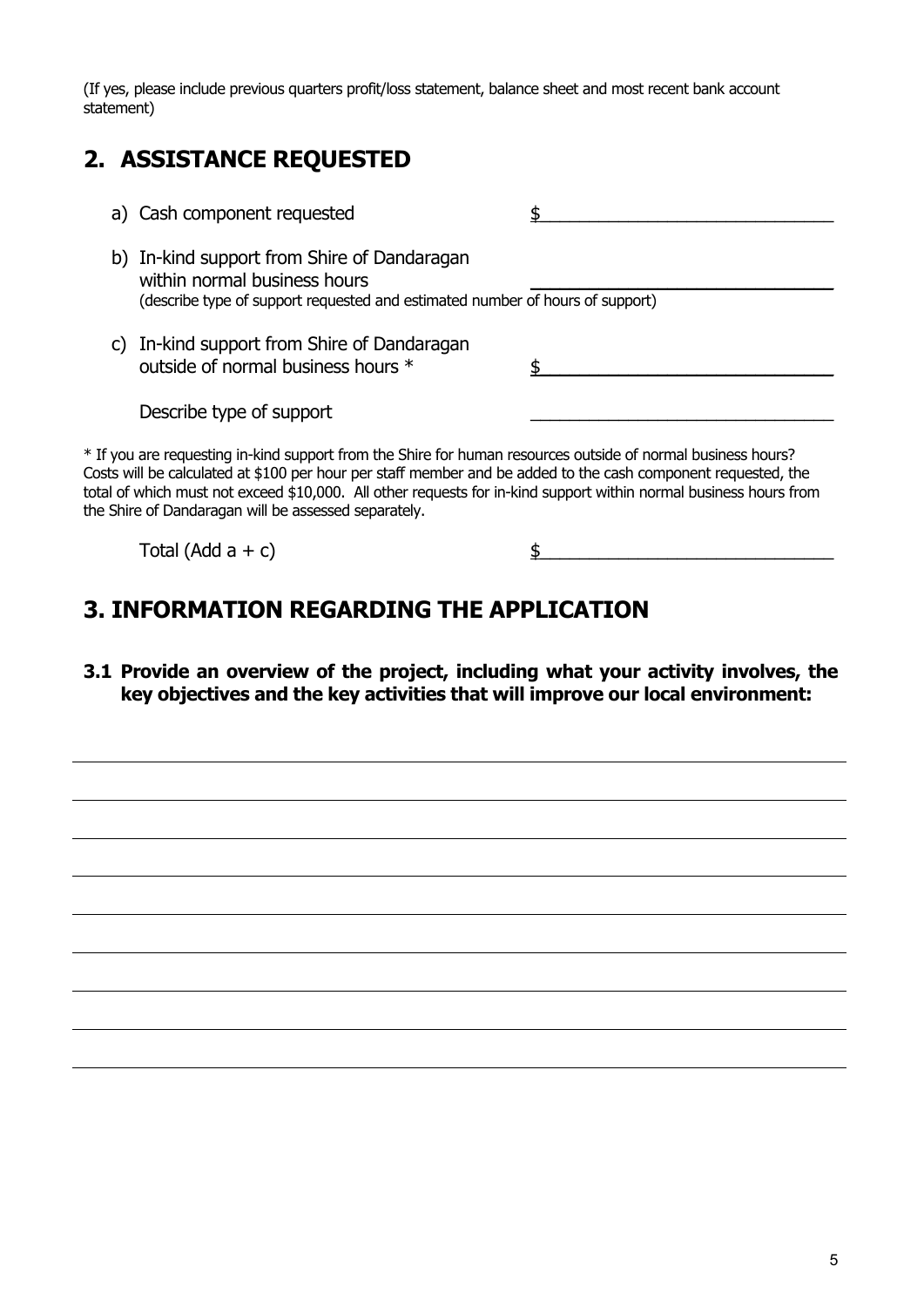### **3.2 How will your project address the prioritisation criteria?**

| Extent to which project / activity<br>benefits<br>the<br>local<br>natural<br>environment                           |  |
|--------------------------------------------------------------------------------------------------------------------|--|
| Applicant's capacity to deliver a<br>well-planned project, including<br>applicant's experience, skills and<br>time |  |
| Extent to which project / activity<br>aligns with Shire of Dandaragan<br><b>Strategic Community Plan</b>           |  |
| Level of volunteer participation and<br>wider community participation                                              |  |
| Extent to which project provides<br>and<br>community education<br>$\sqrt{ }$<br>capacity building                  |  |
| Extent to which applicant<br>is<br>contributing towards funding the<br>project / activity                          |  |

## **3.3 Do you have the consent of the landholder on which the project will take place?**

■ Yes ■ No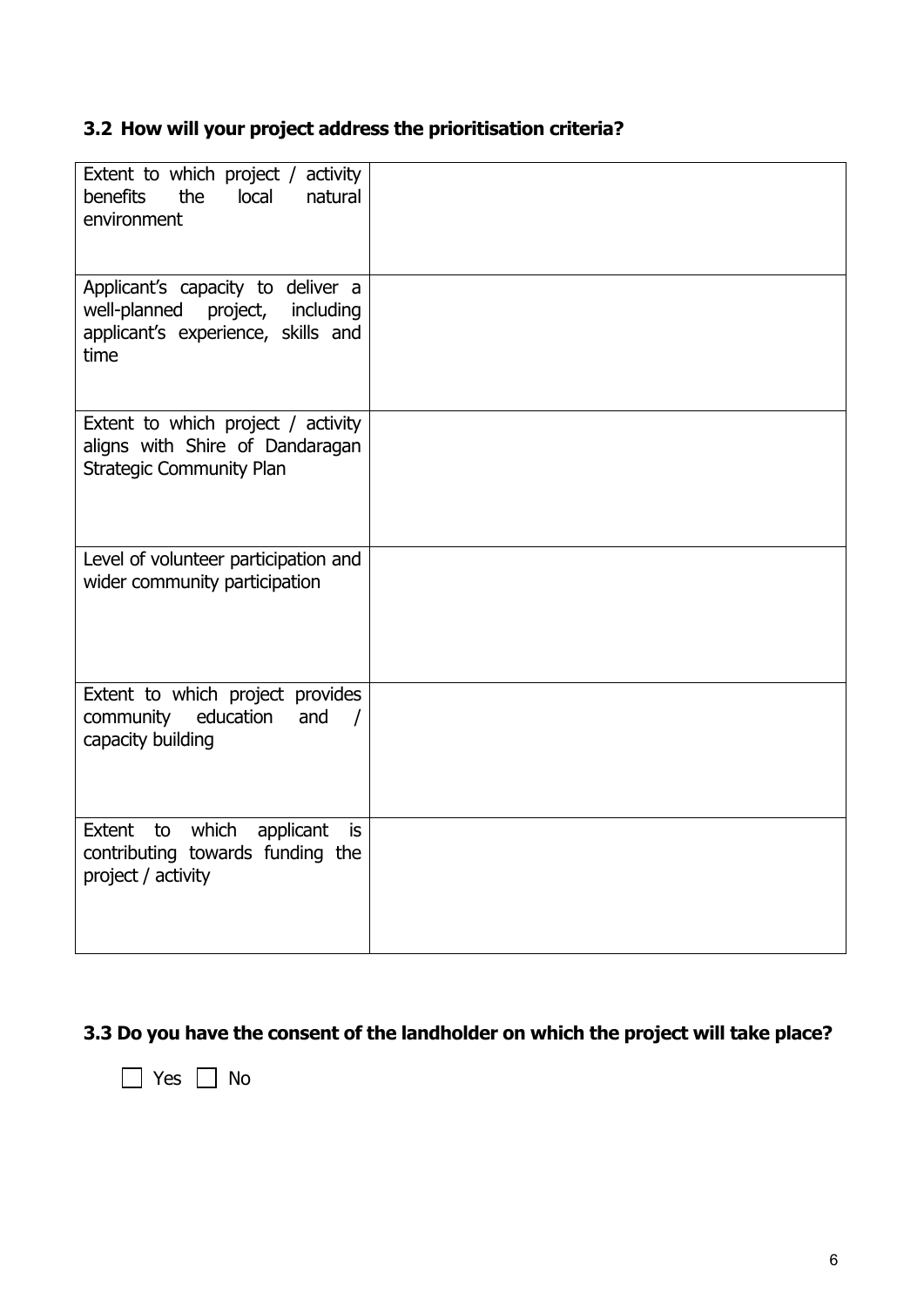#### **3.4 To what extent does the event / activity for which you are seeking funding benefit the Shire of Dandaragan community?**

a) What specific community needs will be satisfied by the project?

b) How have these needs been identified?

**3.5 Will this activity / project involve other community organisations? Please list other community organisations and what they will be contributing to this proposal.**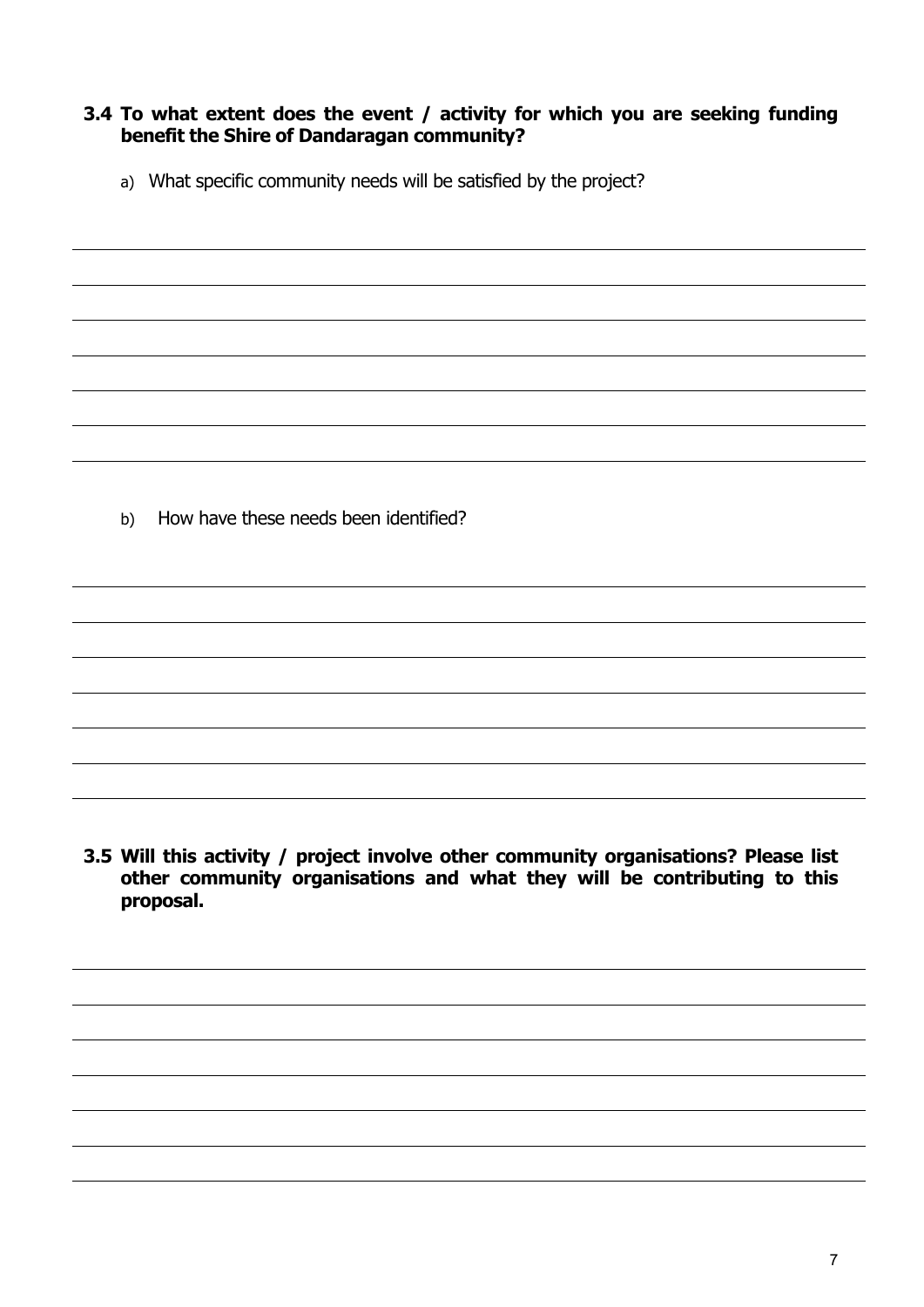| 3.6 How will you evaluate the success of your project, i.e., how will you know if |
|-----------------------------------------------------------------------------------|
| your project has been successful in achieving its aims?                           |

| 3.7 Do you agree to provide the Shire of Dandaragan with photos to enable us to<br>promote and celebrate the project grant outcomes? |
|--------------------------------------------------------------------------------------------------------------------------------------|
| No<br>Yes                                                                                                                            |
| 3.8 Is this project/activity already underway, or has it been completed?                                                             |
| No<br>Yes                                                                                                                            |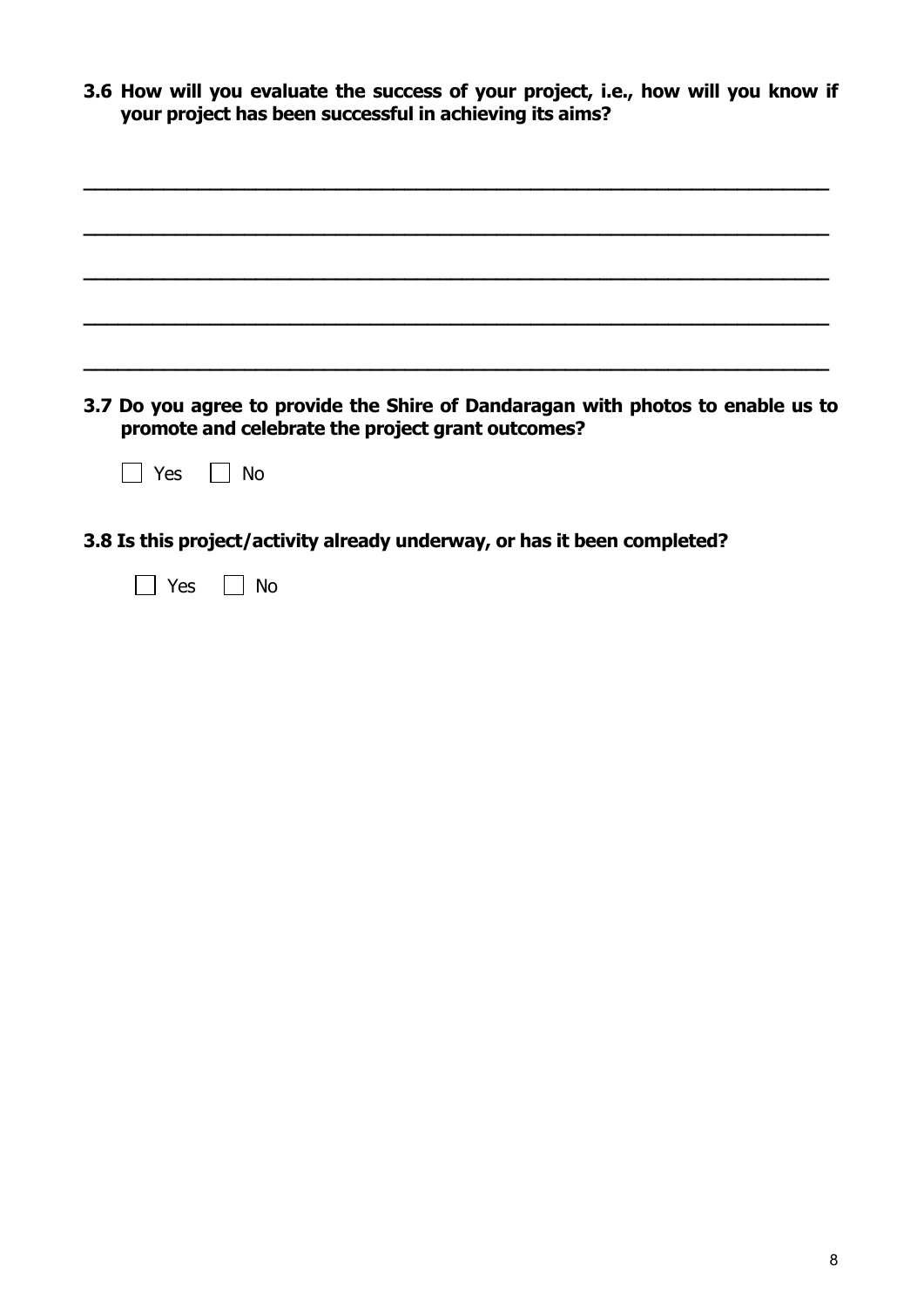#### **3.9 Complete the following budget table for your proposal:**

PROJECT INCOME:

# Donations / Sponsorship  $\qquad \qquad$  \$ Entry Fees / Gate Takings  $\frac{2}{3}$ Sales  $\frac{1}{2}$ Contributions by applicant  $\frac{1}{2}$ Other funding sources  $\frac{1}{2}$  $\updownarrow$ Shire of Dandaragan grant (including in-kind support outside of normal business hours) requested  $\qquad \qquad$  \$ Total Income  $\qquad \qquad$  \$ YOUR ORGANISATION'S IN-KIND CONTRIBUTIONS: Labour  $-$  estimated number of hours Use of equipment – estimated number of hours \_\_\_\_\_\_\_\_\_\_\_\_\_\_\_\_\_\_\_\_\_\_\_\_\_\_\_\_\_\_\_\_\_\_\_ Other – donated food / gifts etc. PROJECT EXPENSES:  $\frac{1}{2}$  Venue Equipment hire  $\qquad \qquad$   $\qquad \qquad$ Promotions / advertising  $\qquad \qquad \qquad$  \$ Materials  $\qquad \qquad \Rightarrow$ Insurance  $\qquad \qquad$  \$ Contractor Costs \$\_\_\_\_\_\_\_\_\_\_\_\_\_\_\_ Salaries and Wages  $\overline{\text{S}}$ Other (please describe)  $\qquad \qquad$  \$

Total Expenses  $\qquad \qquad \qquad$   $\qquad \qquad$   $\qquad \qquad$